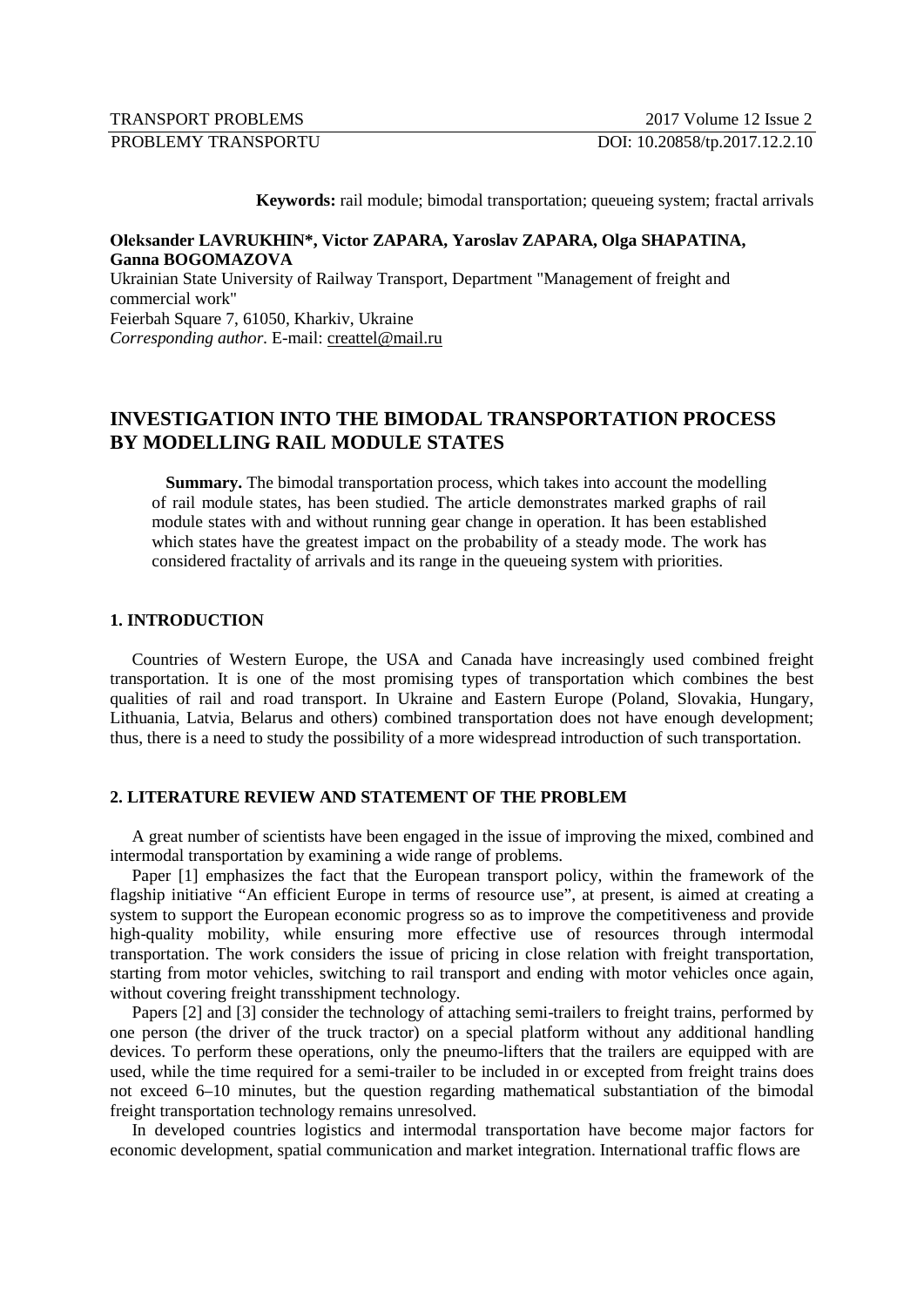practically not considered without intermodal technologies, namely, a network of logistics centers and intermodal transport terminals, as stated in studies [4] and [5]. However, to develop such a system, the technical equipment of these terminals and operational procedures should be considered more thoroughly.

Article [6] deals with the prospects for combined rail and road freight transportation as a single logistics transport chain. It also gives special attention to the current situation in Europe in terms of such transportation, considers technical limitations and the possibilities for transshipment, besides some solutions on how to improve service to consignors.

The authors of study [7] propose ways to improve the infrastructure of terminals intended for freight transshipment from rail to road or sea transport in order to maintain or even heighten their competitiveness in the freight transportation market and to increase effectiveness of the whole network.

Paper [8] is concerned with a new automated container terminal – the system for container transshipment from rail tracks to marine terminals or trucks by using ground trolleys, transfer platforms and frame trolleys. The research divides the system into several subsystems. By using a Markov chain the model for analyzing freight capacity of transfer platforms has been developed, and numerous tests have been conducted regarding the processing speed of ground trolleys.

The experience of some countries has proved the economic efficiency of intermodal freight transportation [9] by emphasizing its door-to-door freight delivery, though its main disadvantages are long periods of freight loading and shipment and the absence of mathematical substantiation for the transportation technology.

Paper [10] studies the rail transportation technology with subsequent transshipment to road transport in a bimodal transportation system, but the marked graphs of states do not consider indicators of transport means with respect to their waiting time or their yard time, though in practice it takes a lot of time and there is a need to consider these indicators.

Thus, an analysis of studies devoted to bimodal freight transportation has shown that the issue of its effective implementation in Ukraine and Eastern European countries as well as in the formation of complex implementation procedures has not been sufficiently studied yet.

#### **3. OBJECTIVE AND RESEARCH TASKS**

The objective of the work is to investigate combined freight transportation. The directions of efficiency of interaction between road and rail transport can be determined by modelling of rail modules state (with or without change of the running part in operation). Thus, there is a need to create a complex procedure for bimodal transportation.

To achieve the objective, the following tasks have been set:

- to analyze the current state of combined transportation in Ukraine and Eastern European countries;

- to build marked graphs of states and form a system of differential equations based on the graphs of rail module states according to different technologies; and

- to determine a usable range of the Poisson flow of arrivals.

#### **4. MATHEMATICAL MODELLING IN RAIL MODULE OPERATION UNDER BIMODAL TRANSPORTATION**

Bimodal transportation combines the advantages of road and rail transport. Due to a special design and the adaptation of semi-trailers they can be used for both road and rail (as an element of freight trains) transportation. Transshipment is carried out with (Fig. 1) or without change of the running gear, which is stipulated by the requirements for bimodal transportation [11]. This method of transport operation can shorten load/unload times, thus improving efficiency, providing cost-effective delivery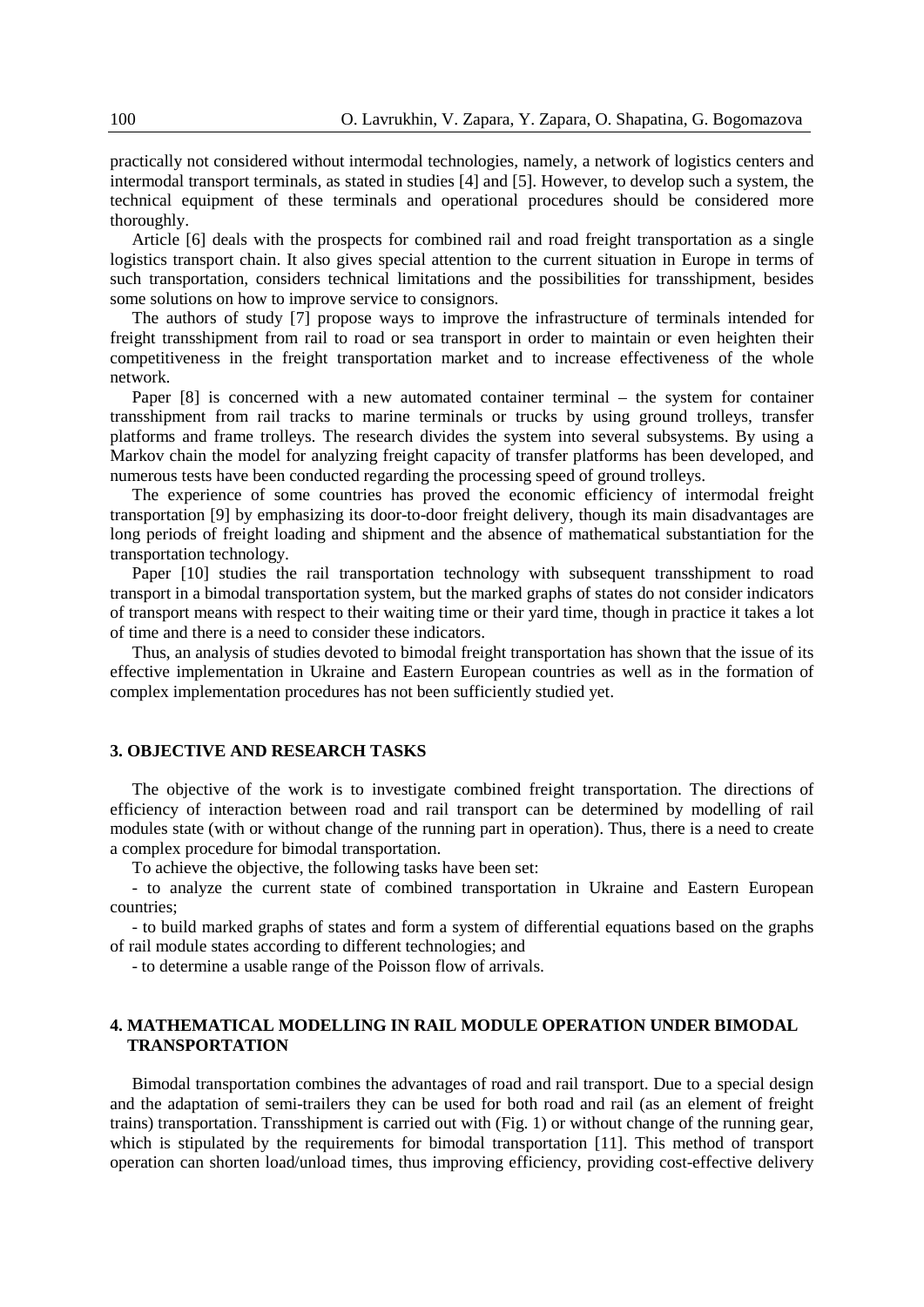by avoiding "dead weight" (car's moving part that always goes with the wagon's body) and facilitating door-to-door mobility at high efficiency of mobile units.



Fig. 1. Change from rail running gear to truck running gear on the extended jacks: 1 – open wagon; 2 – rail running gear; 3 – truck running gear; 4 – jacks; 5 – air brakes; 6 – railhead level; 7 – rotating automatic coupling device of the wagon

Bimodal transportation solves one of the most important engineering problems regarding fast transition from the 1520mm gauge to the 1435mm gauge on international routes. Non-transshipment transportation technology has become crucial for transportation of dangerous cargoes not subject to transshipment.

The widespread introduction of combined transportation may reduce competition in rail and road transport in the sector of wagon and group shipments. Improved transportation technology of only one type of transport, such as rail (increased flexibility of rail operations, which takes into account changes in wagon-flow formation [12]), will not considerably change the situation.

When using semi-trailers of the bimodal design, which meet the standards of Ukraine's transport network formation, it is advisable to implement approaches to determine the commercial compatibility of the rolling stock as stated in [13].

According to Pearson's chi-squared test the flow of arrivals is exponential: i.e., the Poisson flow (the simplest, with no after-effects, ordinary). This allows building graphs of railway module states and making up systems of the Kolmogorov differential equations. It is appropriate to consider the network of states in mathematical models as a queueing system.

# **4.1. Formation of the bimodal transportation procedure by using a rail module with running gear change in operation**

A model of the bimodal freight transport technology with running gear change in operation can be presented as follows (Fig. 2).



Fig. 2. Organization of the bimodal freight transportation technology with running gear change in operation

The marked graphs of states and the calculated probability of states of freight modules with running gear change in operation: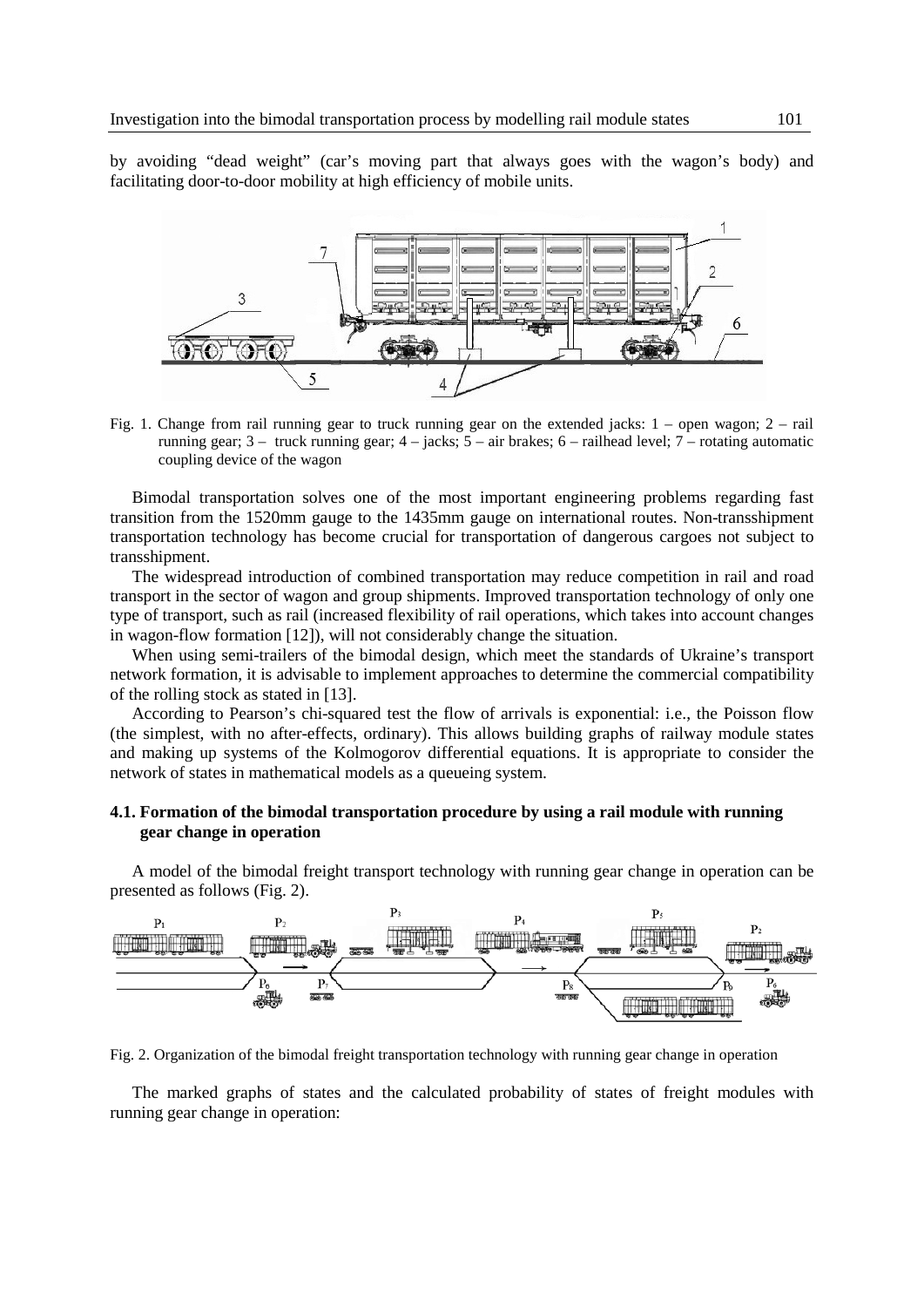



According to the graph of the module states with running gear change in operation (Fig. 3) the following symbols have been introduced:

 $P_1, P_2, P_3, P_4, P_5, P_6, P_7, P_8, P_9$  correspond to state probabilities of the rail module in traffic elements as shown in Table 1;

 $\lambda, \mu, \alpha, x, \gamma, \delta, \rho, z, \beta, \varepsilon, y$  correspond to transition intensity from different states, respectively; the values are given in Table 2.

Table 1

| State of the transport vehicle                                                    | Probability of the state |
|-----------------------------------------------------------------------------------|--------------------------|
| In freight operations                                                             | $P_1$                    |
| In road freight transportation                                                    | P <sub>2</sub>           |
| Change from truck running gear to rail running gear at the departure<br>station   | $P_3$                    |
| Freight transportation by rail                                                    | $P_4$                    |
| Change from rail running gear to truck running gear at the destination<br>station | $P_5$                    |
| Waiting for a truck tractor                                                       | $P_6$                    |
| Waiting for rail running gear                                                     | $P_7$                    |
| Waiting for truck running gear                                                    | $P_8$                    |
| Yard time of freights                                                             | $P_{9}$                  |

### Probabilities of rail module states in traffic elements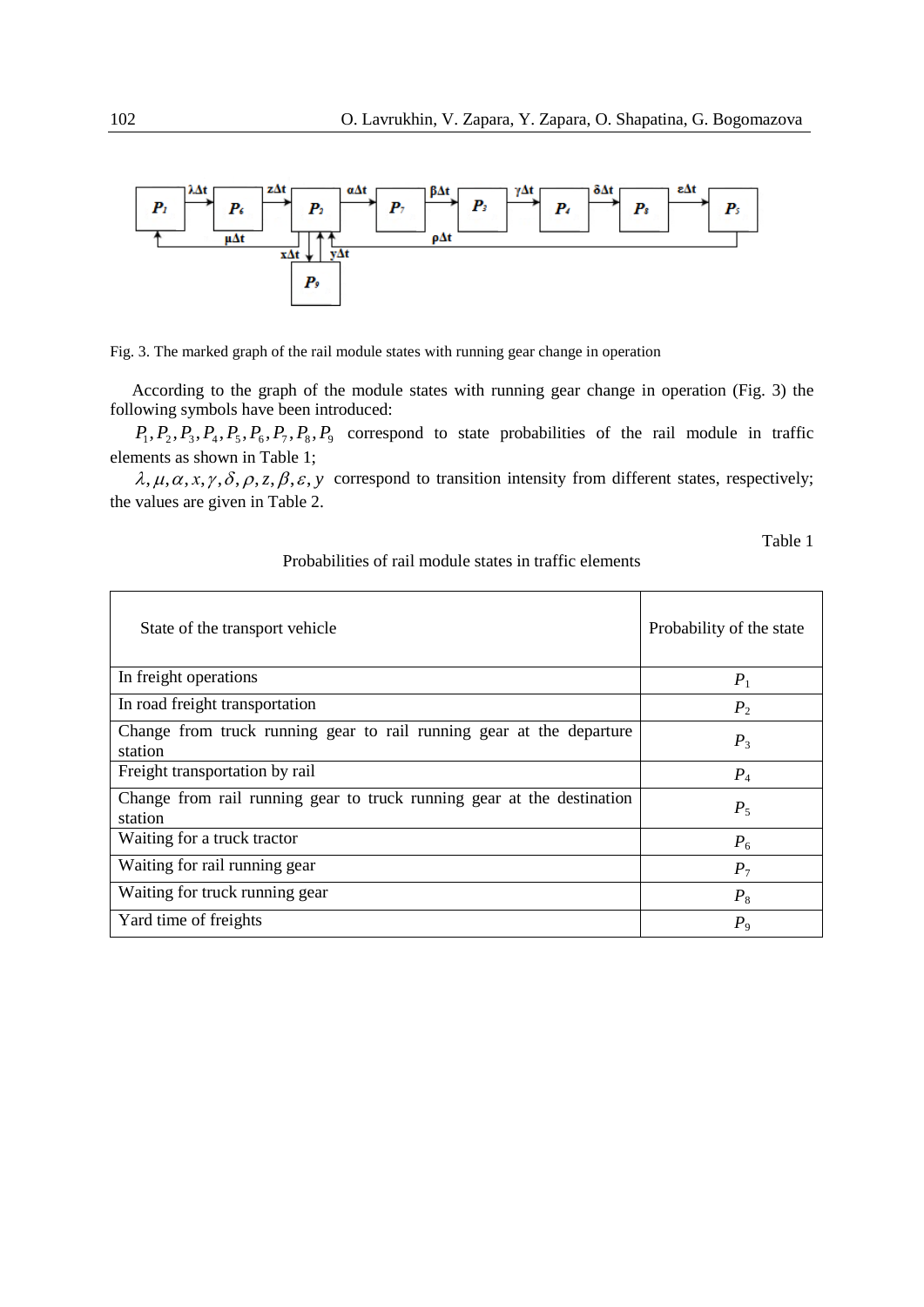|                                                                                                                                                                                                                                                                                                                                                                                                                                                 | Value of the state probability |                             | Probability of the state |                            |
|-------------------------------------------------------------------------------------------------------------------------------------------------------------------------------------------------------------------------------------------------------------------------------------------------------------------------------------------------------------------------------------------------------------------------------------------------|--------------------------------|-----------------------------|--------------------------|----------------------------|
| Intensity of the state                                                                                                                                                                                                                                                                                                                                                                                                                          |                                | according to the technology |                          |                            |
|                                                                                                                                                                                                                                                                                                                                                                                                                                                 | With                           | Without                     | Functio                  | Non-                       |
|                                                                                                                                                                                                                                                                                                                                                                                                                                                 | running gear                   | running gear                | ning                     | functioning                |
|                                                                                                                                                                                                                                                                                                                                                                                                                                                 | change                         | change                      |                          |                            |
|                                                                                                                                                                                                                                                                                                                                                                                                                                                 | 0.29                           | 0.29                        | $\lambda \Delta t$       | $1 - \lambda \Delta t$     |
|                                                                                                                                                                                                                                                                                                                                                                                                                                                 | 0.28                           | 0.27                        | $z\Delta t$              | $1-z\Delta t$              |
|                                                                                                                                                                                                                                                                                                                                                                                                                                                 | 0.15                           | 0.15                        | $\mu \Delta t$           | $1 - \mu \Delta t$         |
|                                                                                                                                                                                                                                                                                                                                                                                                                                                 | 0.23                           | 0.23                        | $\alpha\Delta t$         | $1-\alpha\Delta t$         |
|                                                                                                                                                                                                                                                                                                                                                                                                                                                 | 0.25                           | 0.26                        | $\beta \Delta t$         | $1-\beta\Delta t$          |
|                                                                                                                                                                                                                                                                                                                                                                                                                                                 | 0.15                           | 0.16                        | $\gamma \Delta t$        | $1 - \gamma \Delta t$      |
|                                                                                                                                                                                                                                                                                                                                                                                                                                                 | 0.27                           | 0.26                        | $\delta \!\Delta t$      | $1-\delta\Delta t$         |
|                                                                                                                                                                                                                                                                                                                                                                                                                                                 | 0.18                           | 0.21                        | $\epsilon \Delta t$      | $1 - \varepsilon \Delta t$ |
|                                                                                                                                                                                                                                                                                                                                                                                                                                                 | 0.13                           | 0.15                        | $\rho \Delta t$          | $1 - \rho \Delta t$        |
|                                                                                                                                                                                                                                                                                                                                                                                                                                                 | 0.10                           | 0.10                        | $x\Delta t$              | $1 - x\Delta t$            |
|                                                                                                                                                                                                                                                                                                                                                                                                                                                 | 0.10                           | 0.09                        | $y\Delta t$              | $1 - y\Delta t$            |
| $\begin{aligned}\n\lambda &= \frac{1}{T_o} \\ \frac{z}{T_o} &= \frac{1}{T_{or}} \\ \frac{w}{T_o} &= \frac{1}{T_{or}} \\ \frac{w}{T_o} &= \frac{1}{T_{o}} \\ \frac{w}{T_o} &= \frac{1}{T_{o}} \\ \frac{z}{T_o} &= \frac{1}{T_c} \\ \frac{w}{T_o} &= \frac{1}{T_c} \\ \frac{w}{T_o} &= \frac{1}{T_{o}} \\ \frac{v}{T_o} &= \frac{1}{T_{o}} \\ \frac{v}{T_o} &= \frac{1}{T_{o}} \\ \frac{v}{T_o} &= \frac{1}{T_{o}} \\ \frac{v}{T_o} &= \frac{1}{$ |                                | 0.22                        | $\nu \Delta t$           | $1 - v\Delta t$            |
| $\kappa = \frac{1}{T_{tr}}$                                                                                                                                                                                                                                                                                                                                                                                                                     |                                | 0.18                        | $\kappa \Delta t$        | $1 - \kappa \Delta t$      |

Intensity of functioning states for the rail module

The intensities for the marked graph of the rail module states with the running gear change in operation have been determined and the system of differential equations has been formed as follows:

Table 2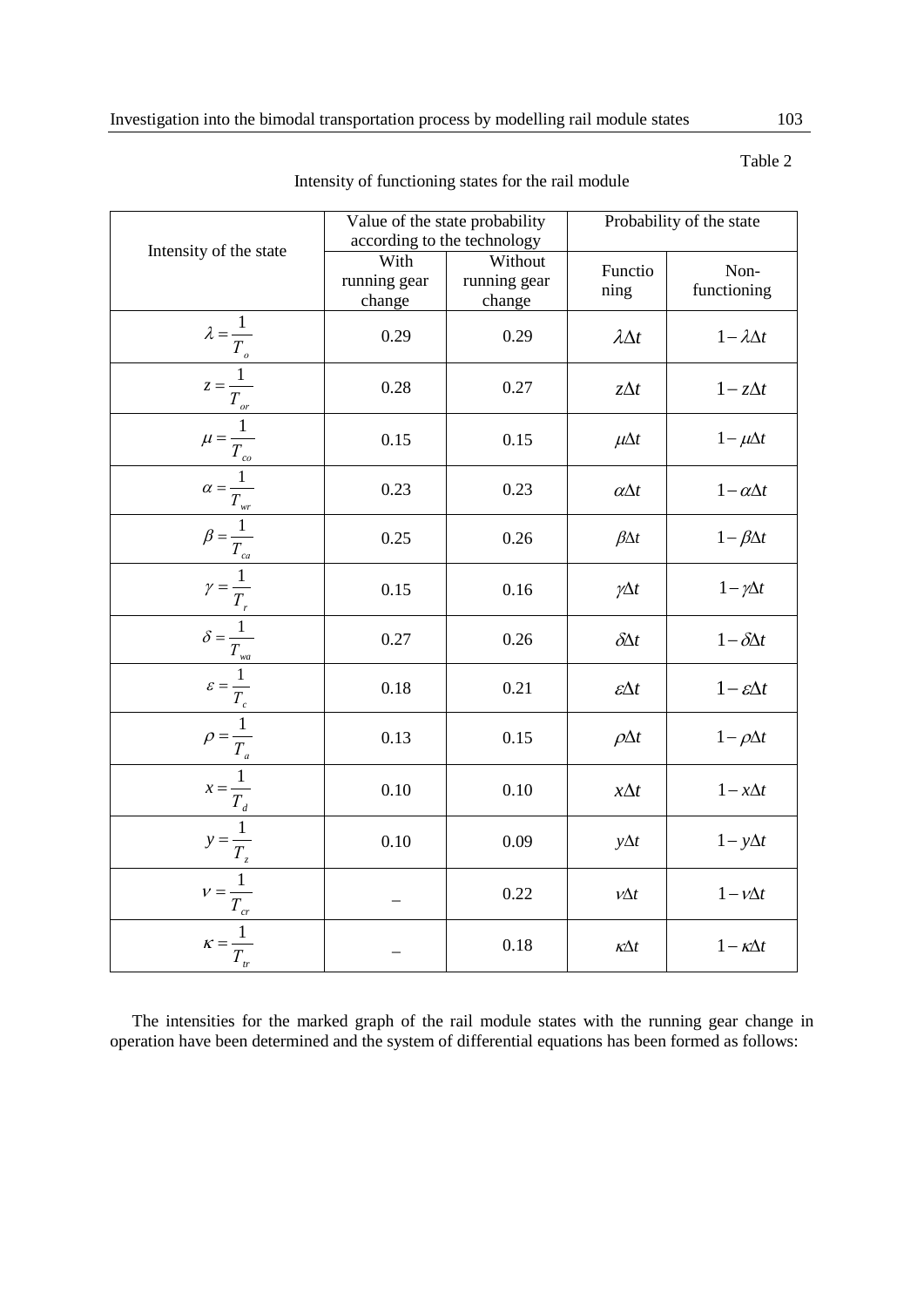$$
\frac{dP_1}{dt} = -\lambda P_1 + \mu P_2;
$$
\n
$$
\frac{dP_2}{dt} = -(\mu + \alpha + x)P_2 + \rho P_5 + zP_6 + yP_9;
$$
\n
$$
\frac{dP_3}{dt} = -\gamma P_3 + \beta P_7;
$$
\n
$$
\frac{dP_4}{dt} = \gamma P_3 - \delta P_4;
$$
\n
$$
\frac{dP_5}{dt} = -\rho P_5 + \varepsilon P_8;
$$
\n
$$
\frac{dP_6}{dt} = \lambda P_1 - zP_6;
$$
\n
$$
\frac{dP_7}{dt} = \alpha P_2 - \beta P_7;
$$
\n
$$
\frac{dP_8}{dt} = \delta P_4 - \varepsilon P_8;
$$
\n
$$
\frac{dP_9}{dt} = xP_2 - yP_9.
$$
\n(1)

It is advisable to present the normalization of the formed system of differential equations (1) as follows:  $\sum P_i = 1$ .

Thus, the steady state  $P_1$  can be determined as

$$
P_1 = \frac{1}{1 + \left[\frac{\lambda}{\mu} \left(1 + \frac{x}{y}\right) + \frac{\alpha \lambda}{\mu} \left(\frac{1}{\gamma} + \frac{1}{\delta} + \frac{1}{\rho} + \frac{1}{\beta} + \frac{1}{\epsilon}\right) + \frac{\lambda}{z}\right]}.
$$
 (2)

The given freight transportation technology [11] provides for operations with a rail module with or without running gear change, the latter is used when the goods' owner can provide a spur track.

## **4.2. Formation of the bimodal transportation procedure by using a rail module without running gear change in operation**

A model of the bimodal freight transportation technology without running gear change in operation can be presented as follows (Fig. 4).



Fig. 4. Organization of the bimodal freight transportation technology without running gear change in operation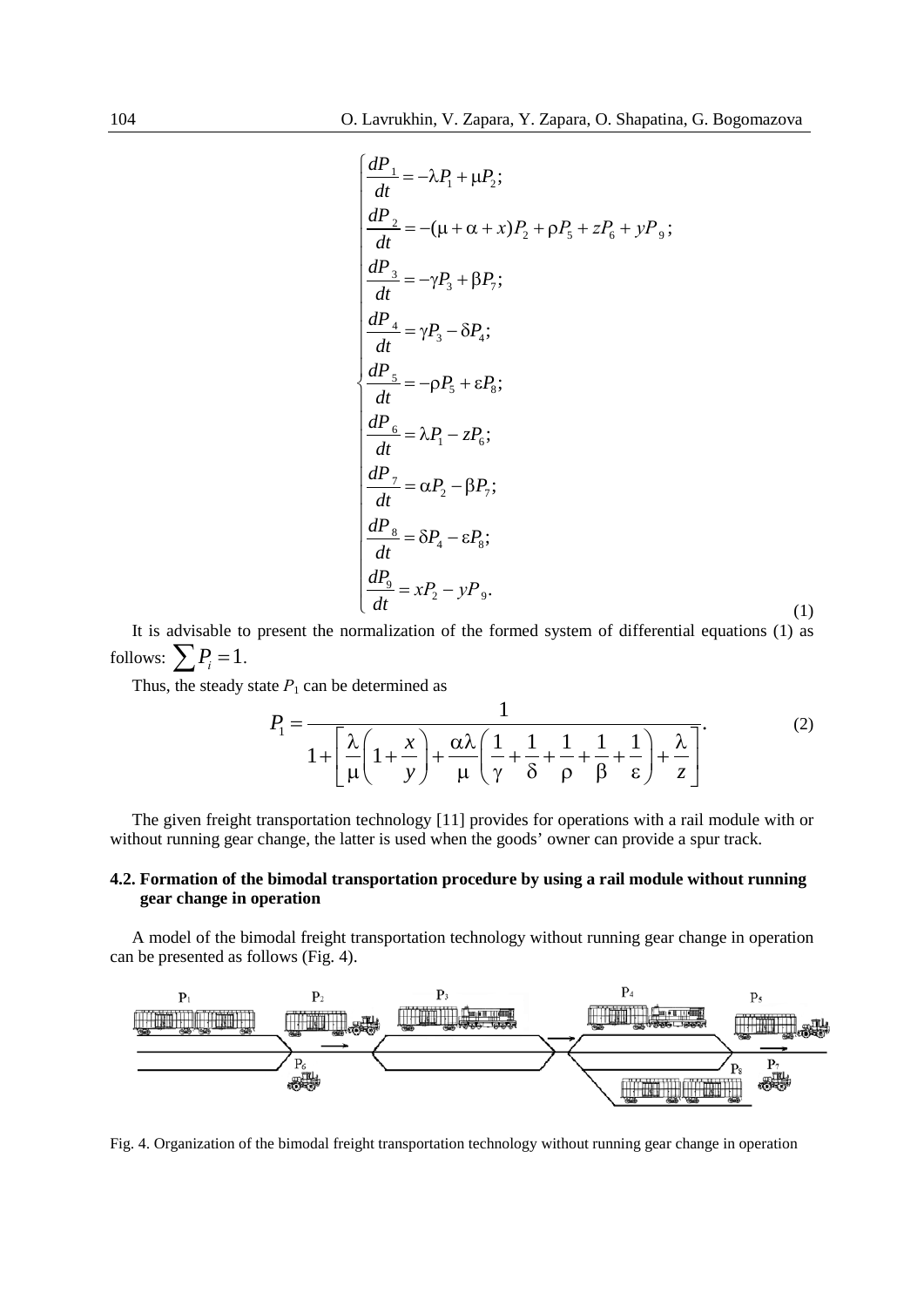As for the above-mentioned variant, let us present probabilities of rail module states without running gear change in operation in the form of a marked graph (Fig. 5).



Fig. 5. The marked graph of rail module states without running gear change in operation

According to the graph of rail module states without running gear change in operation (Fig. 5) the following symbols have been introduced:

 $P_1, P_2, P_3, P_4, P_5, P_6, P_7, P_8$  correspond to the probability of rail module states in traffic elements; the values are shown in Table 3;

 $\lambda, \mu, \alpha, x, \gamma, \delta, \rho, z, \beta, \varepsilon, v, k, y$  correspond to the intensity of transition from different states; the values are given in Table 3.

Table 3

| State of the transport vehicle                                                              | Probability of the state |
|---------------------------------------------------------------------------------------------|--------------------------|
| In freight operations                                                                       | $P_1$                    |
| Freight delivery by truck tractor without running gear change by rail from<br>the consignor | P <sub>2</sub>           |
| Freight transportation by rail to the departure station                                     | $P_3$                    |
| Freight transportation by rail to the destination station                                   | $P_4$                    |
| Freight delivery by truck tractor without running gear change by rail to the<br>consignee   | $P_5$                    |
| Waiting for the truck tractor at the consignor's                                            | $P_6$                    |
| Waiting for the truck tractor at the consignee's                                            | $P_7$                    |
| Yard time of freights                                                                       | $P_8$                    |

#### Probabilities of rail module states in traffic elements

According to the graph of states the system of differential equations is as follows: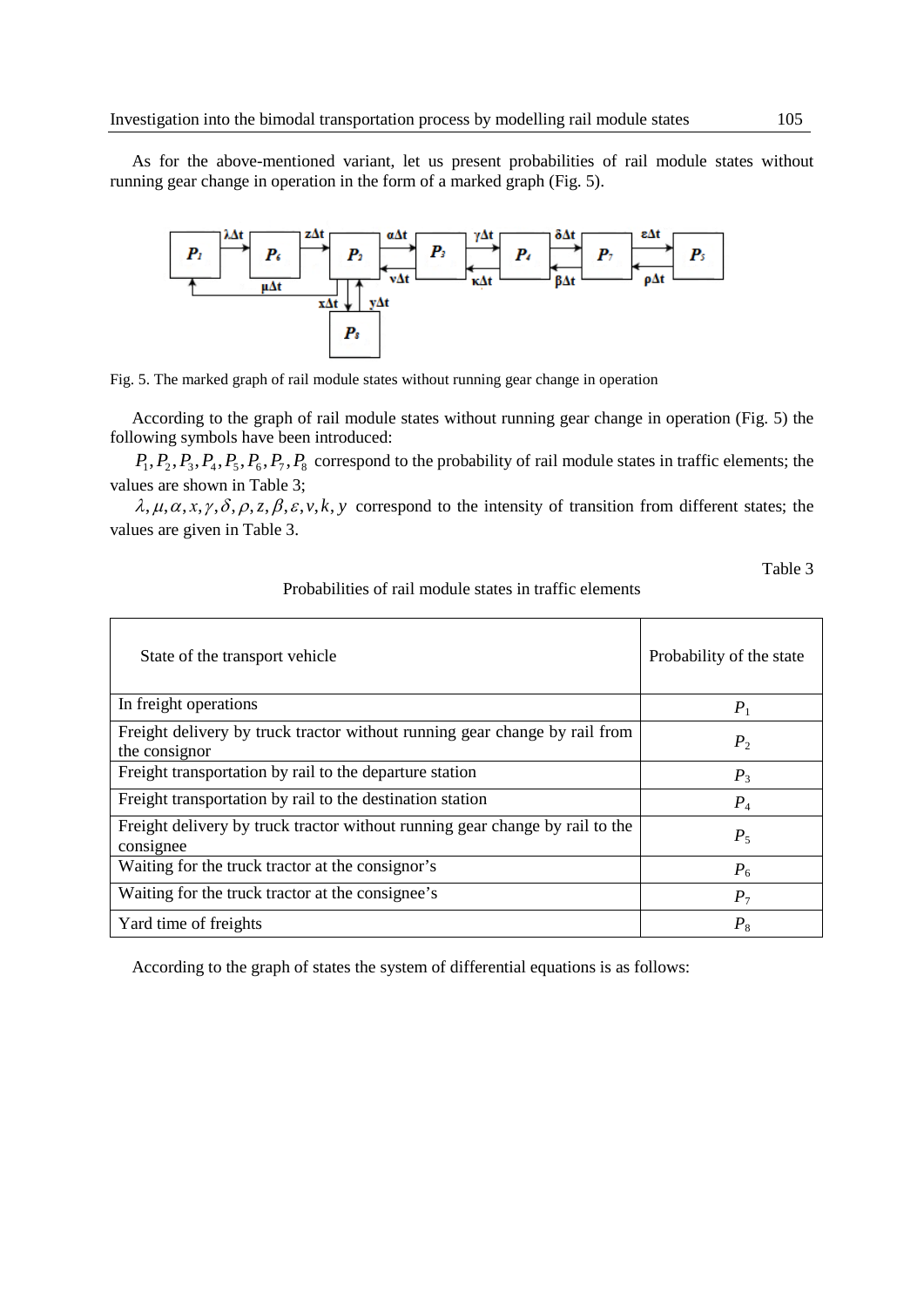$$
\begin{cases}\n\frac{dP_1}{dt} = -\lambda P_1 + \mu P_2; \\
\frac{dP_2}{dt} = -(\mu + \alpha + x)P_2 + \nu P_3 + zP_6 + yP_8; \\
\frac{dP_3}{dt} = (\mu + \alpha + x)P_2 - \gamma P_3 + \delta P_4; \\
\frac{dP_4}{dt} = \gamma P_3 - (\delta + \kappa)P_4 + \beta P_7; \\
\frac{dP_5}{dt} = -\rho P_5 + \varepsilon P_7; \\
\frac{dP_6}{dt} = \lambda P_1 - zP_6; \\
\frac{dP_7}{dt} = \delta P_4 + \rho P_5 - (\beta + \varepsilon)P_7; \\
\frac{dP_8}{dt} = xP_2 - yP_8.\n\end{cases} (3)
$$

It is advisable to present the normalization of the formed system of differential equations (3) as follows:  $\sum P_i = 1$ .

Thus, the steady state  $P_1$  is

$$
P_{1} = \sqrt{\left(1 + \frac{\lambda}{\mu} + \frac{\lambda}{\nu}\left(\frac{\mu + \alpha + x}{\mu} - 1 - \frac{x}{\mu}\right) - \frac{\lambda}{\delta}\frac{\mu + \alpha + x}{\mu} + \frac{\lambda}{\nu}\frac{\gamma}{\delta}\left(\frac{\mu + \alpha + x}{\mu} - 1 - \frac{x}{\mu}\right) - \frac{\varepsilon\lambda}{\rho}\left(\frac{\mu + \alpha + x}{\mu} + \frac{\gamma}{\delta\beta\nu}\left(\frac{\mu + \alpha + x}{\mu} - 1 - \frac{x}{\mu}\right)\right) + \frac{\lambda}{z} - \frac{\mu + \alpha + x}{\mu}\frac{\lambda}{\beta} + \frac{\gamma\lambda}{\delta\beta\nu}\left(\frac{\mu + \alpha + x}{\mu} - 1 - \frac{x}{\mu} + \frac{\lambda}{\mu}\frac{x}{\nu}\right)\right)}{(4)}
$$

The solution to the system of differential equations for the input parameters  $(\lambda, \mu, \alpha, x, \gamma, \delta, \rho, z, \beta, \varepsilon, v, k, v)$  was computerized in the MathLAB program. The average periods for appropriate states have been chosen as the output data; they have been chosen according to the model, the marked graph of which is presented in Fig.3 and Fig. 5.

According to the computed results the curves  $P = f(t)$  have been built, as given in Fig. 6 and Fig. 7.

The study into bimodal transportation by rail for systems (1) and (3) is demonstrated in Fig. 6 and Fig. 7, which testify that the following factors influence the probability of a steady state:

- according to Fig. 6:  $P_3$  is the probability of change from truck running gear to rail running gear at the departure station,  $P_5$  is the probability of change from rail running gear to truck running gear at the destination station,  $P_7$  is the probability of waiting for rail running gear,  $P_8$  is the probability of waiting for truck running gear;
- according to Fig. 7:  $P_3$  is the probability of freight transportation by rail to the departure station,  $P_5$  is the probability of freight delivery with a truck tractor without running gear change by rail to the consignee,  $P_7$  is the probability of waiting for the truck tractor at the consignor's,  $P_8$  is the probability of staying in the yard.

The considered flow of arrivals is the Poisson flow, but this assumption should have some limits in use. Thereafter, for this purpose, we consider fractal arrivals and find their usable range.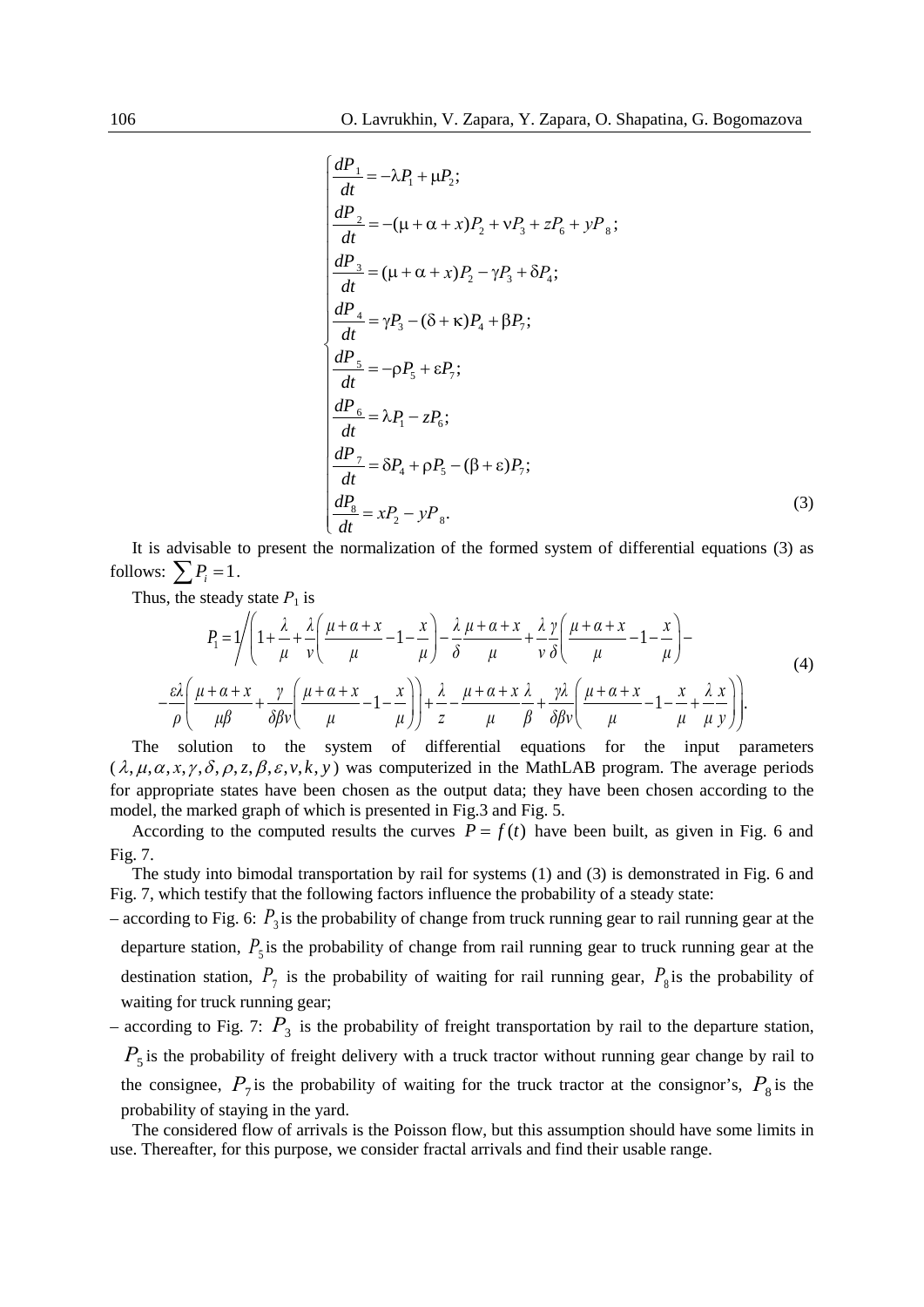

Fig. 6. The dependency of probabilities of the rail module states with running gear change in operation on service time



Fig. 7. The dependency of probabilities of the rail module states without running gear change in operation on service time

# **5. CONSIDERATION OF FRACTAL ARRIVALS IN ANALYZING THE QUEUEING SYSTEM WITH PRIORITIES**

While considering the queueing system with priorities, it is a common practice to assume that the flow of arrivals is the Poisson flow, which does not agree with a fractal flow. Thus, while developing a new queueing model with priorities, it is necessary to consider the fractality of arrivals [14].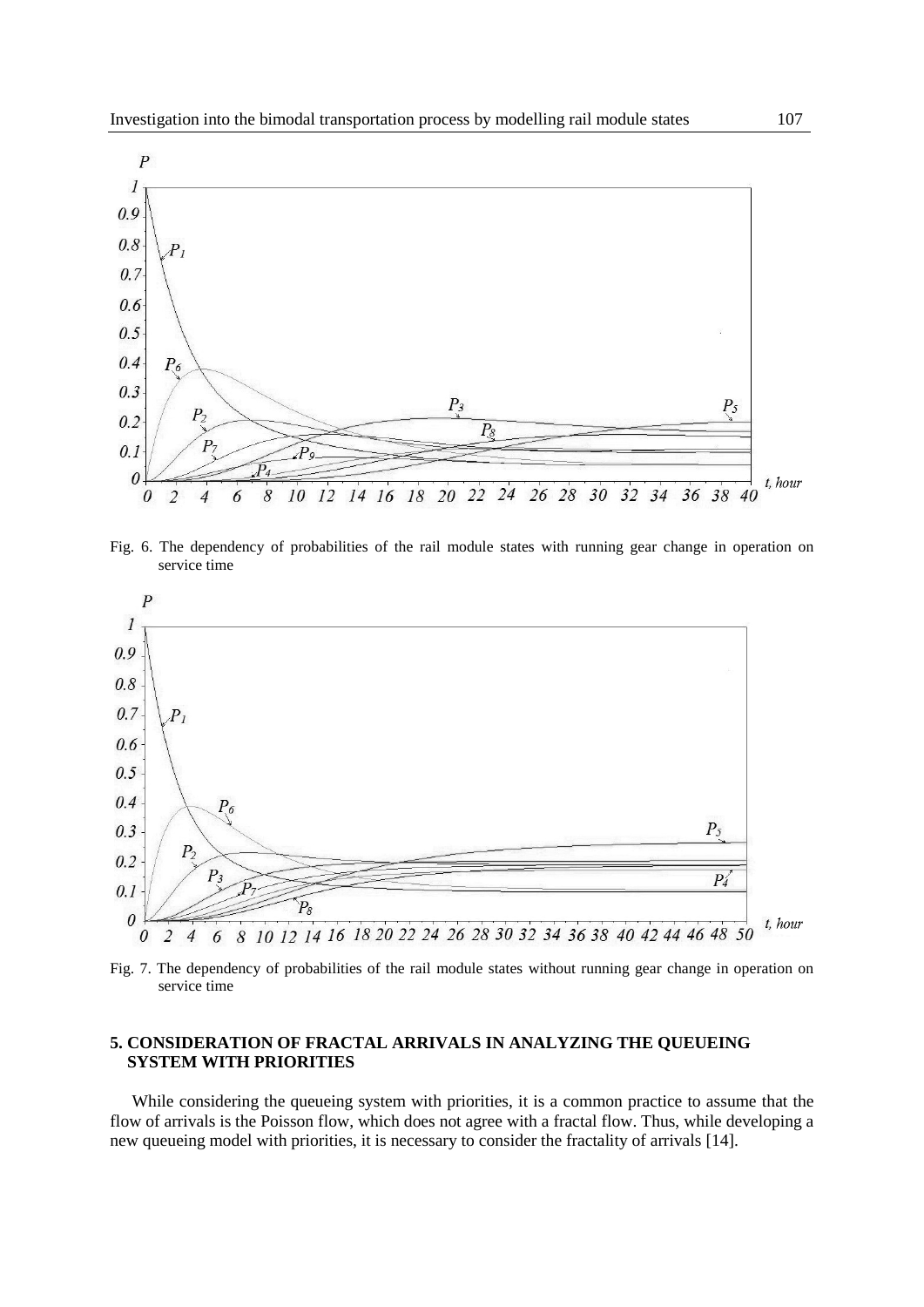For the queueing system with the Poisson incoming flow requirements( $M/G/1$ ), the waiting time for the flow with the priority  $p(T_{w})$  can be determined as:

$$
T_{w_p} = \frac{\overline{T_{del}}}{(1 - \sigma_{p-1}) \cdot (1 - \sigma_p)},
$$
\n(5)

where  $\overline{T_{del}}$  is the average delay in requirements due to another service requirement;

σ*<sup>р</sup>* is the variance of service time.

The value of this delay shall be determined by the formula

$$
\overline{T_{del}} = \sum_{i=1}^{p} \overline{T_{del_i}} = \sum_{i=1}^{p} p_i \cdot \frac{\sigma_{b_i}^2}{2 \cdot \overline{T_{s_i}}} = \sum_{i=1}^{p} \frac{\lambda_i \sigma_{b_i}^2}{2},
$$
(6)

where  $T_{del_i}$  is the average requirement delay due to the i<sup>th</sup> priority arrivals;

 $\overline{T_s}$  is the average service time;

$$
\lambda_i
$$
 is the intensity of requirements of the i<sup>th</sup> priority arrivals,  $\lambda_i = \frac{T_{s_i}}{P_i}$ ;

 $p_i$  is the loading coefficient of the i<sup>th</sup> priority requirements;

 $\sigma_{b_i}^2$  is the second moment in the service time (dispersion) of the i<sup>th</sup> priority requirements.

The Weibull distribution is most commonly used in modelling the fractal flow

$$
F(x) = 1 - e^{-\left(\frac{x}{\beta}\right)\alpha},\tag{7}
$$

where  $\beta$  and  $\alpha$  are the scale and form parameters, respectively.

Models of flow with long-term dependency lead to an asymptotic distribution of probabilities for the tail areas of the Weibull type, that is,

$$
P(x > B) \sim e^{-(\gamma B)^{2-2H}} \text{ under } B \to \infty,
$$
 (8)

where  $\gamma$  is the constant;

 $P(x > B)$  is the probability of the fact that the parameter *x* (e.g., Queue length) is more than the parameter  $B$  :

*H* is the Hurst exponent (self-similarity parameter).

The Hurst exponent  $H$  is the measure of stability of a statistical phenomenon or the measure of the length of a long-term dependency; the value  $H = 0.5$  indicates the absence of long-term dependency. The closer the *H* value to 1, the higher the degree of stability of long-term dependency is. The Hurst exponent for most cases is in the range  $0.5 < H < 1$  [15].

From expressions (7) and (8) it can be determined that the parameter  $\alpha$  of the Weibull distribution can be expressed via the Hurst exponent as follows:  $\alpha = 2 - 2H$ .

Thus, while studying the queueing system  $(G/G/1)$  with priorities and fractal incoming traffic (flow), the parameter  $\alpha$  of the Weibull distribution will be within the range  $0 < \alpha < 1$ .

By using the MathCAD program the dependencies  $f(p_i) = \frac{I_w}{T}$  $f(p_i) = \frac{T_w}{T_s}$  of the relative waiting time on the

flow intensities for the systems  $M/G/1$  and  $G/G/1$  with priorities have been built (Fig. 8 – 11).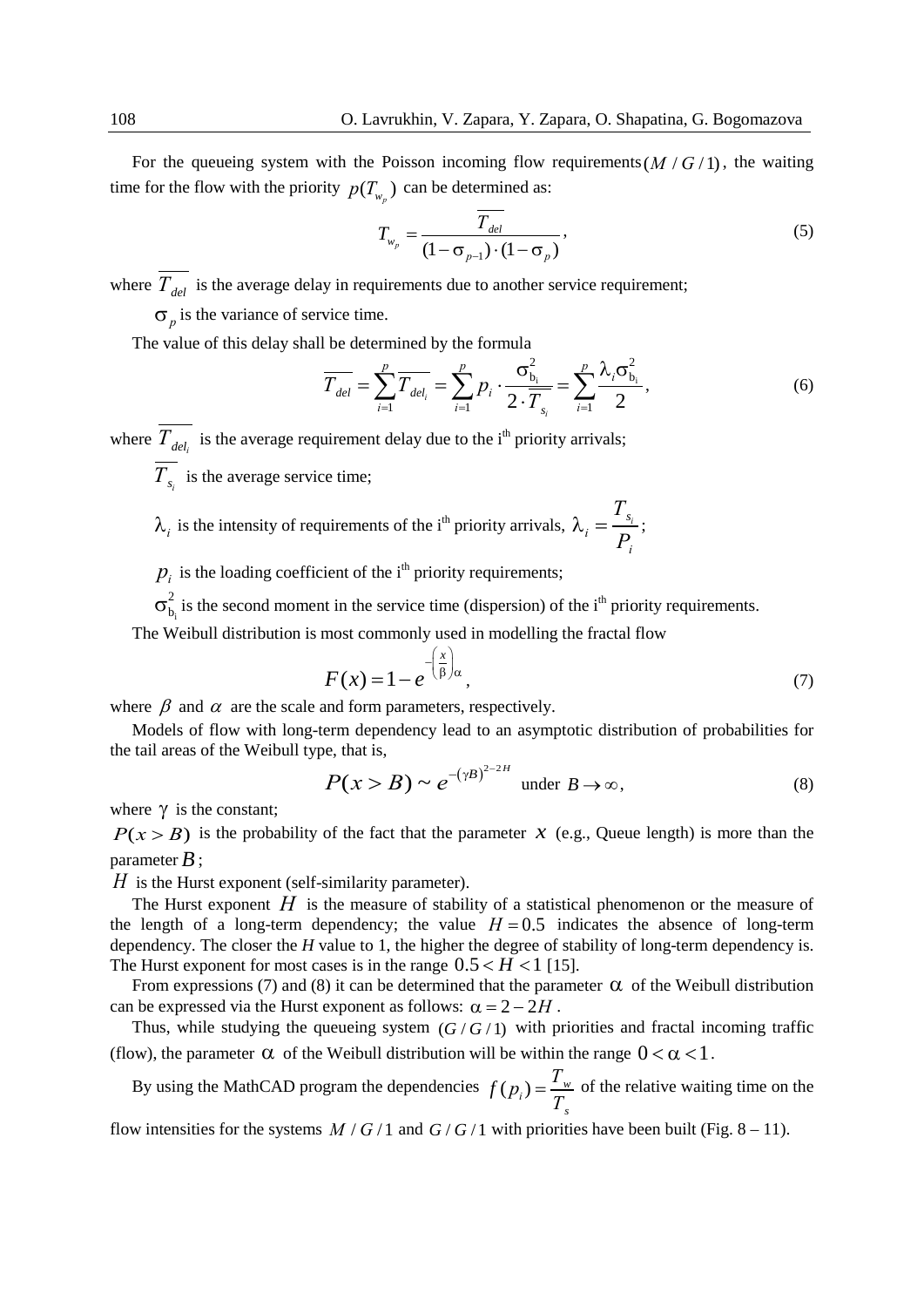

Fig. 8. The results of calculations for the queueing system  $M/G/1$  with priorities



Fig. 9. The results of calculations for the queueing system  $G/G/1$  with priorities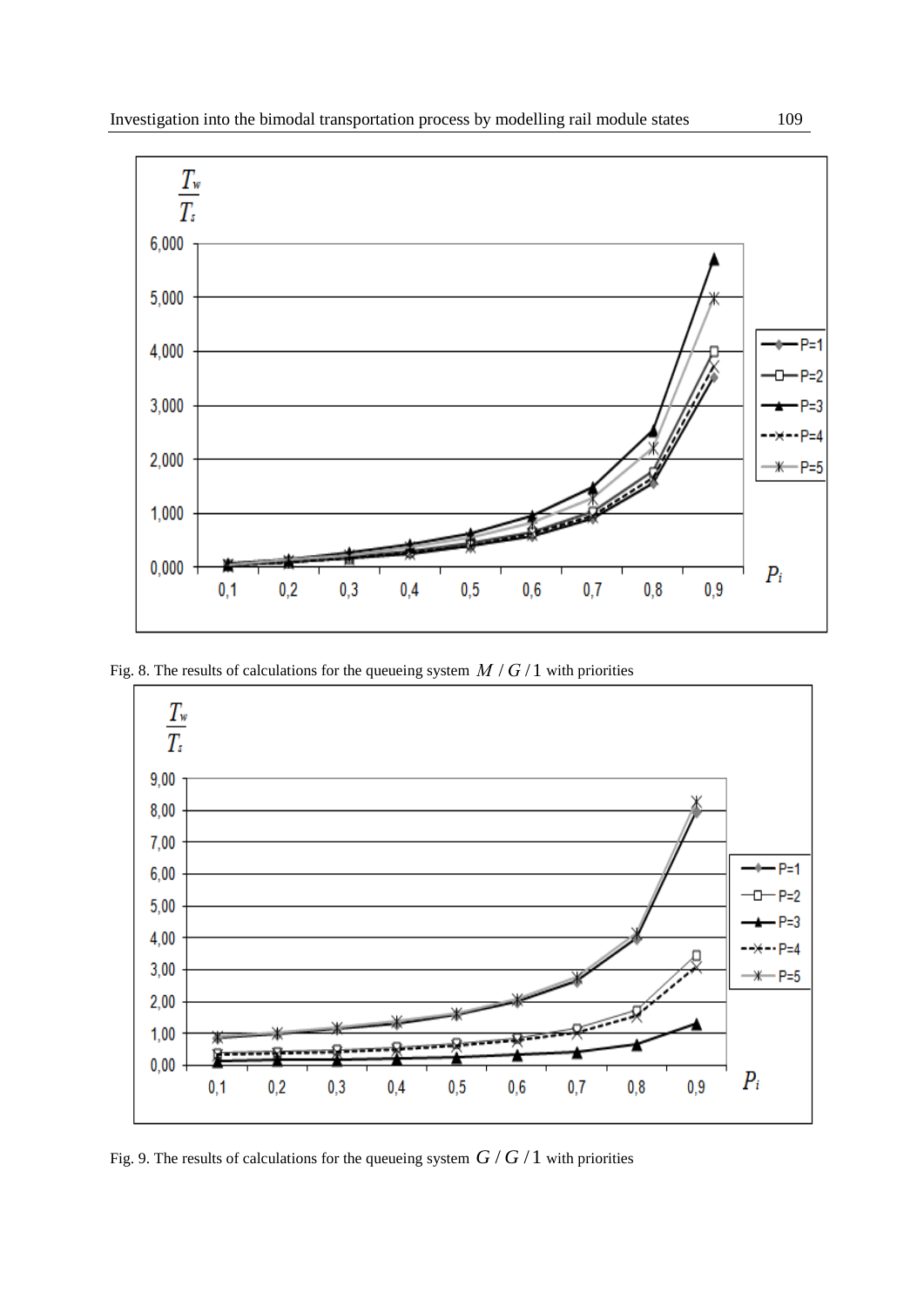

Fig. 10. The results of calculations for the queueing system  $G/G/1$  with priorities at  $H = 0.5$ 



Fig. 11. The results of calculations for the queueing system  $G/G/1$  with priorities at  $H = 0.75$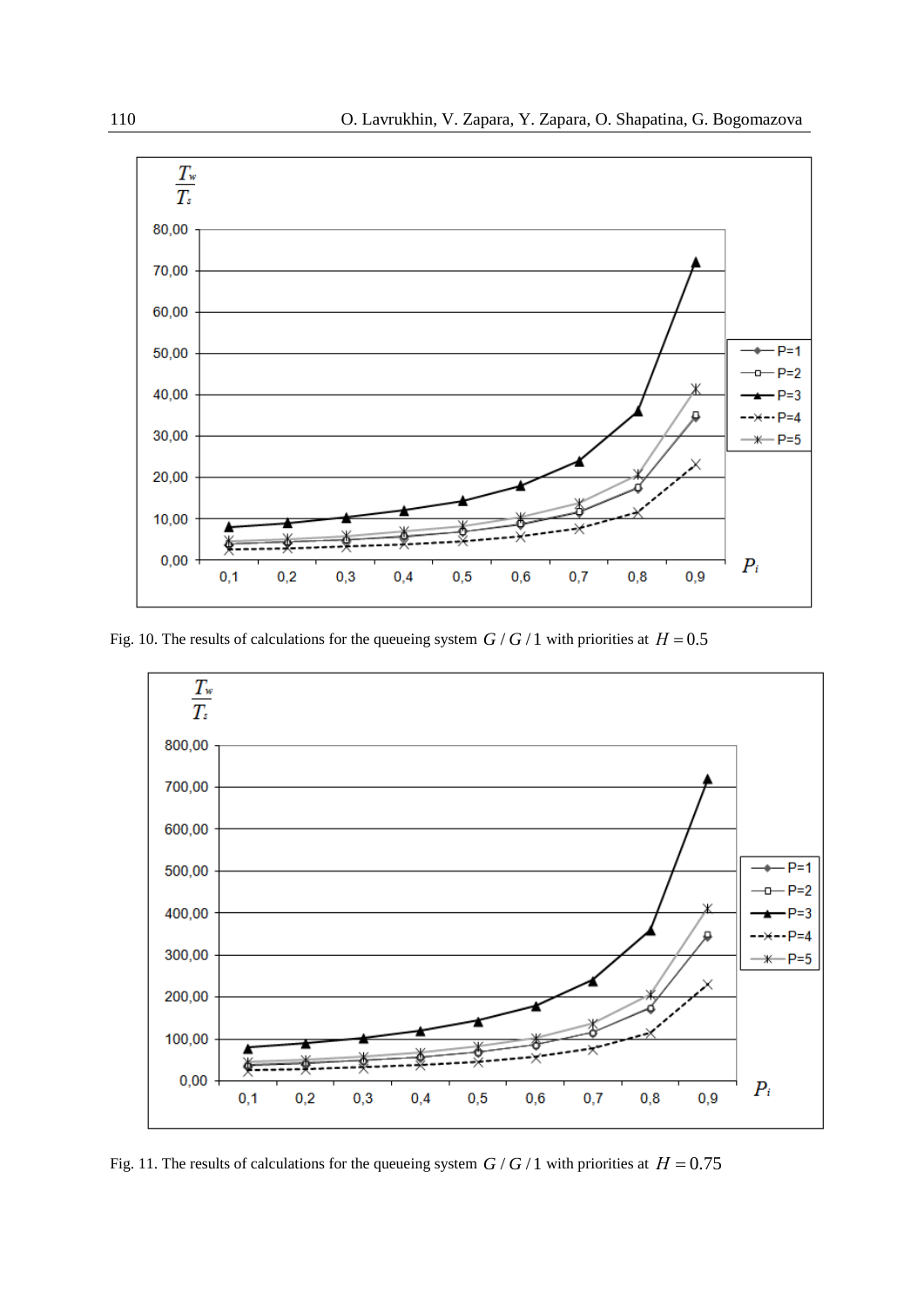According to the results of the built graphic dependencies ( $f(p_i) = \frac{I_w}{T}$  $f(p_i) = \frac{T_w}{T_s}$  it has been established

that, in the range of the Hurst exponent  $0.5 < H < 0.65$ , one can calculate the appropriate parameters of the system as for the system  $M/G/1$  with the Poisson flow of requirements; while the fractal input flow grows, there is a need to consider the service system with priorities in the form  $G/G/1$ .

The investigation presented in the article is a continuation of a series of research studies on this subject. As the issue of the efficiency of bimodal rail transportation has not been solved yet, further research on the subject is important and appropriate for the development of public transportation systems. The use of the findings obtained will enable transport companies (especially carriers) to use bimodal transportation more effectively and control primarily the rail module states of a higher influence on the stable regime probability, which is important for both the transportation process and for a higher service level to be provided to customers.

#### **6. CONCLUSIONS**

The investigation into the bimodal transportation process has demonstrated the following:

- 1. The analysis of the current state of combined transportation in Ukraine and Eastern European countries (Poland, Slovakia, Hungary, Lithuania, Latvia, Belarus and others) has proved that it is necessary to implement bimodal transportation on a wider scale, including those with advanced approaches, so as to determine the commercial effectiveness of the rolling stock for such transportation. These advanced approaches should include technologies for selecting freight wagons on a commercial basis during their distribution by the operating staff by applying a nonfixed decision-making system.
- 2. The marked graphs of states have been built, and corresponding systems of differential equations based on the graphs of rail module states by different technologies have been formed. On this basis it has been established that the steady mode probability is highly influenced by the change from rail running gear to truck running gear at the destination station, waiting for rail running gear, waiting for truck running gear, transportation of freight by rail to the departure station, delivery of freight by the truck tractor without running gear change by rail to the consignee's, waiting for the truck at the consignee's and the yard time.
- 3. By studying the provisions of fractal analysis, and the graphic dependencies obtained, it has been determined that under unstable characteristics of arrivals there is a need to consider the service system with priorities in the  $G/G/1$  form; within the range of the Hurst exponent  $0.5 < H < 0.65$ , approximate parameters can be calculated as for the  $M/G/1$  system; further, if the fractal traffic grows due to a significant difference in service system characteristics it is advisable to avoid traditional approaches.

#### **References**

- 1. Dărăbanń, S. Economic Benefits of Developing Intermodal Transport in the European Union *[Annals of the University of Oradea: Economic Science.](https://doaj.org/toc/1582-5450)* 2012. No. 1(2). P. 81-87.
- 2. Diomin, J. & [Romanowska, K.](http://yadda.icm.edu.pl/baztech/contributor/bdb5c91eaa252b2dcbd9e7bff65ff438) Techniczne problemy przewozów kolejowych Wschód Zachód. *Przegląd Komunikacyjny*. 2008. Vol. 6. P. 3-7. [In Polish: Technical problems of railway transports along the Eastern and Western axle. *Transportation Overview*].
- 3. Kaderavek, P. RailRunner Looks to Europe. *Railvolution.* 2012. No. 4/12. P. 126.
- 4. Tadić, S. Development of Intermodal Transport and Logistics in Serbia. *[International Journal for](https://doaj.org/toc/2217-5652)  [Traffic and Transport Engineering.](https://doaj.org/toc/2217-5652)* 2012. No. 2(4). P. 380-390.